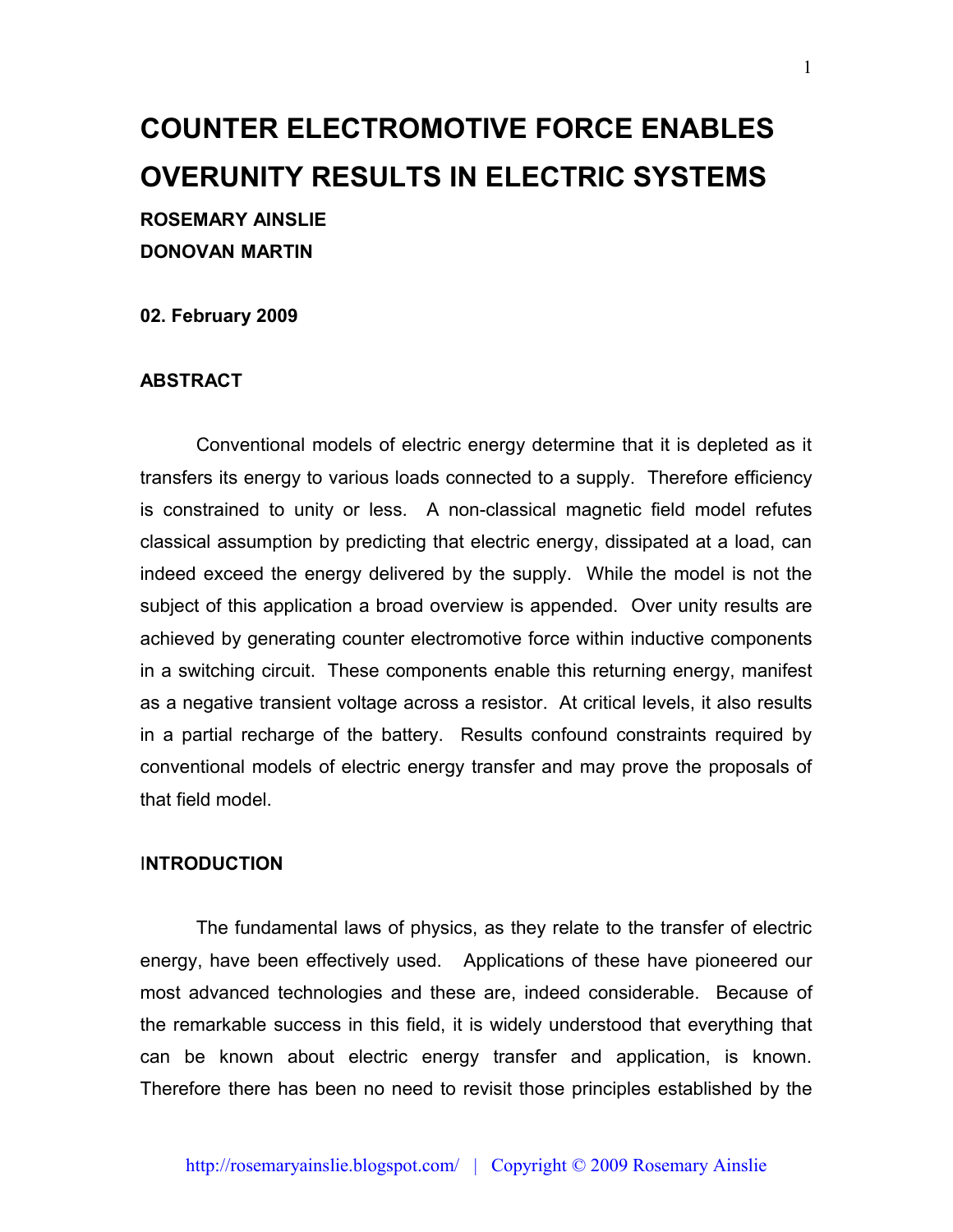Laws of Induction. And, consequently also there has been no need to question the Second Law of Thermodynamics. As a result, there are no engineering publications available for citation. It is hoped that this lack will obviate the need for references in this submission.

Essentially this paper raises questions that relate to the laws of physics. But the evaluation of the experiment described hereunder, requires the expertise of electrical engineers for evaluation of the measurement protocols. However, as engineers use the concept of current flow it is considered appropriate to give a brief description of this flow in terms of the model that is more fully described in the appendix to this document.

This field model concludes that electric current flow comprises the movement of magnetic fields that use circuit components to alter their spin or justification. The fields are imbalanced as their justification, or charge, reflects the ionised condition of the source amalgam. It is proposed that it is the quantum of these imbalanced fields that is measured as potential difference. And rejustification at the terminals of the supply, diminishes this difference without varying that quantum. As it is also proposed that all magnetic fields comprise particles then, properly, the electromagnetic interaction may not be constrained to the principles governing the Second Law of Thermodynamics. Therefore the model predicted that unity could indeed, be breached on electric circuit apparatus

As science is progressed through experimental evidence it is expected that theory will give way to fact. The test described hereunder shows gains that far exceed the constraints determined by classical theory. These results are repeatable and depend on the generation of counter electromotive force.

The circuit designed and used in the test is well known and commonly referred to as a shunt circuit. Here the second path of current is generated from the transient voltage induced across the resistor itself, which is designed to be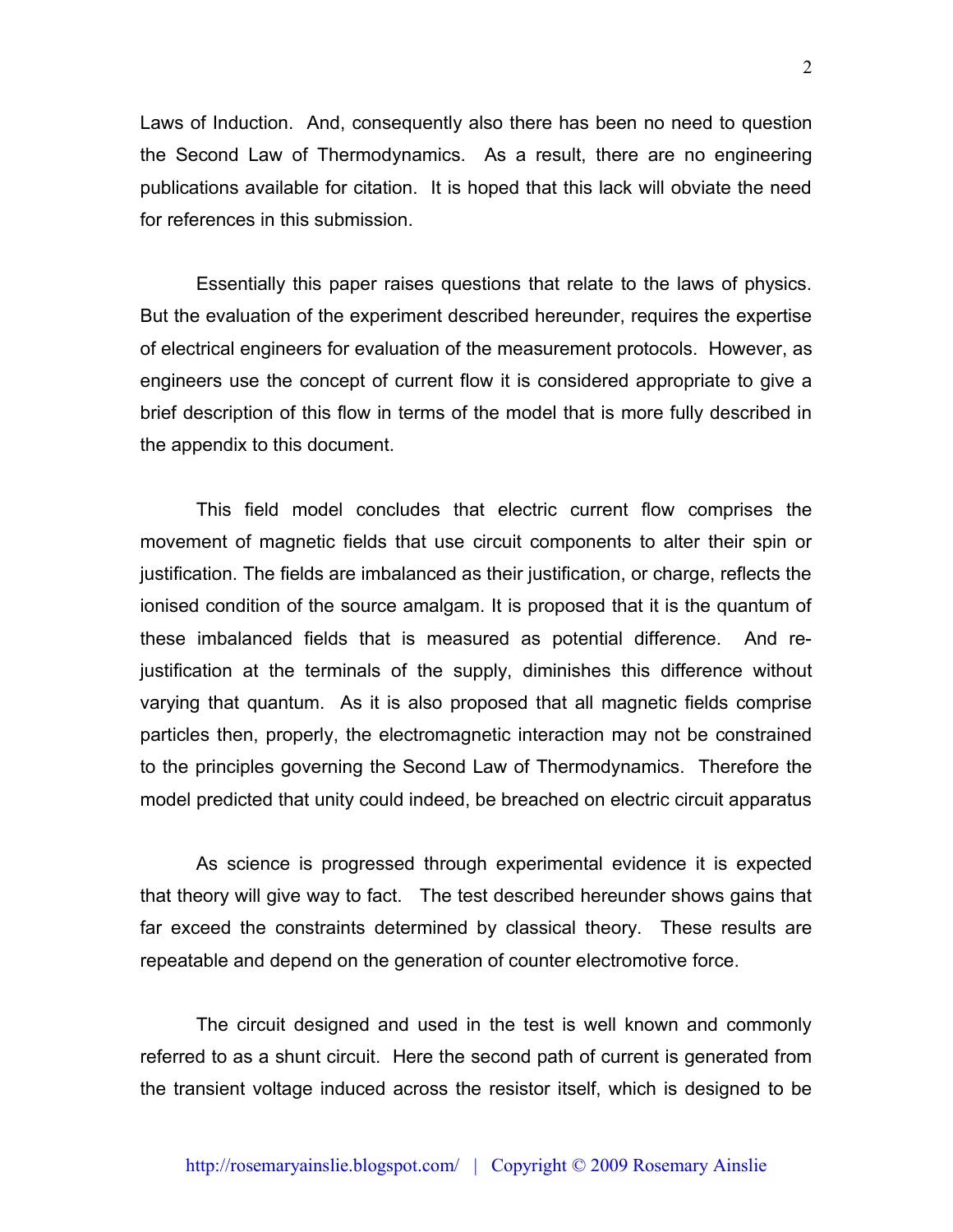highly inductive. A MOSFET is used as a switching device as this has an intrinsic or parasitic diode. This allows a path for the reverse flow of current resulting from this induced transient voltage. Depending on the applied frequency and duty cycle it is possible to greatly enhance the level of counter electromotive force. This in turn, results in enhanced efficiency as the amount of energy dissipated at the load then exceeds the energy supplied by the source.

Various tests have been conducted that apply these principles of the shunt circuit that are not described in this exercise. They include the use of a variety of resistors in series with single and double wound inductors as well as a variety of power supplies including battery and utility supply sources. And all these experiments have resulted in gains where energy dissipated is greater than energy delivered. The level of gain is largely dependent on the frequency applied to the switch, to the duty cycles and to the level of inductance in the circuitry. All the tests are repeatable.

It is not surprising that an increasing number of inventors claim to have results in excess of unity. The use of the principles of the shunt circuit is increasing and energy measurements are ever more critically determined. This is precisely because the need for energy efficiency is becoming paramount. Inevitably the gains that are enabled by this application will conflict with predicted results. But all such claimants remain on the fringe of experimental science precisely because their results exceed classical presumption and are widely considered to be anomalous.

Therefore the object of this application is to engage in a systematic evaluation of the experiment that is detailed herein. It is hoped that publication will enable a wide dissemination of this so that results can be replicated. The results and conclusions can then be analysed by a broad range of experts in the art who are better qualified to comment than the authors.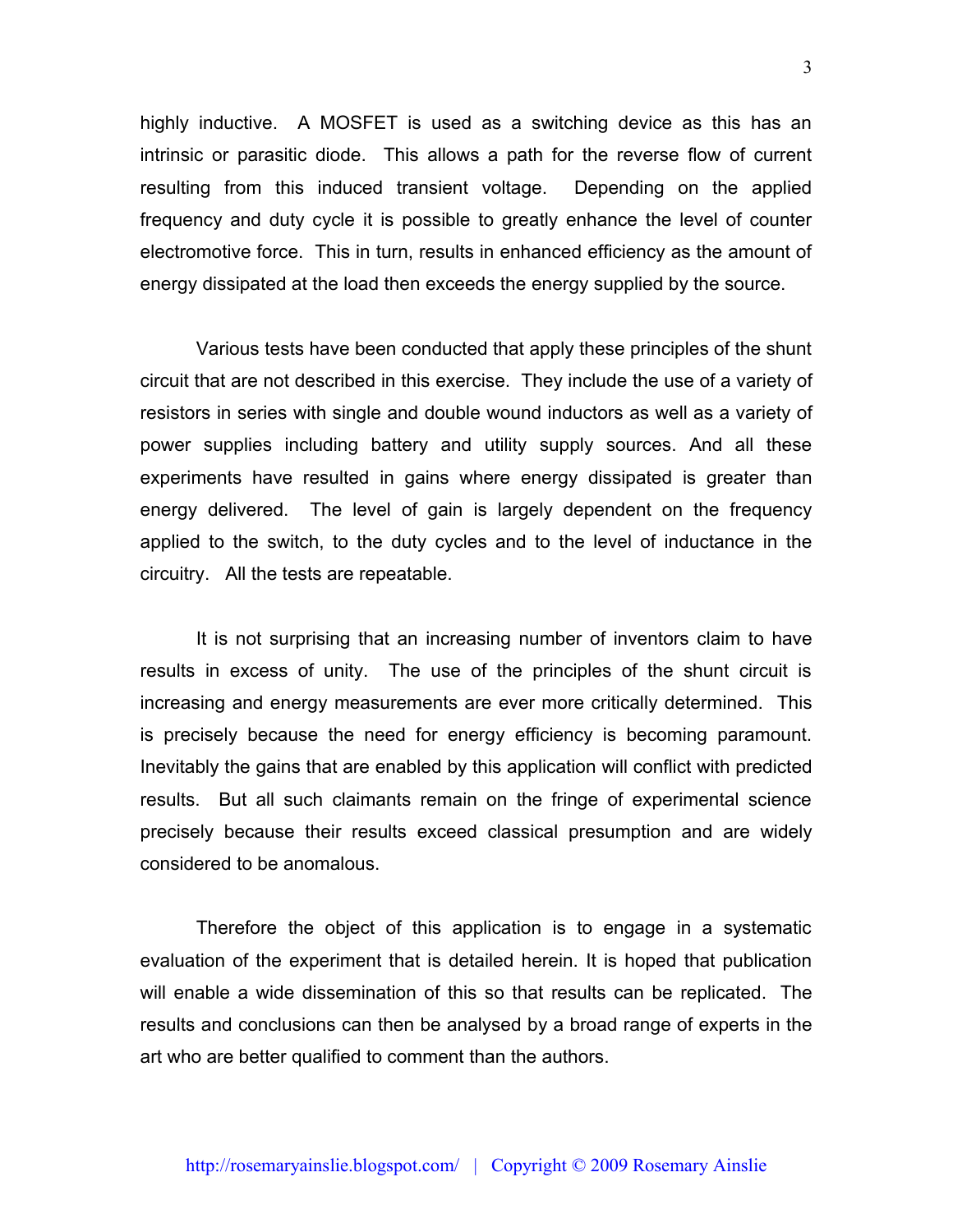To this end the paper details the experiment that was chosen precisely because it results in a level of over unity that far exceeds margins of error in measurement analysis. It is presented with a detailed description of the components to the circuit apparatus to enable replication. This is followed by an overview of the measurements and a discussion of this and similar work. The brief conclusion points to the potential in developing this technology that may encourage more research, investigation and development. Appended is a synopsis of current flow as proposed by a non-classical magnetic field model that may account for breach of unity.

## **EXPERIMENT**

The following test was published in Quantum Magazine October edition, 2002.



#### **Figure 1 Circuit schematic diagram**

A 24 volt battery, (BAT 1) is applied in series with a 10 Ohm wire wound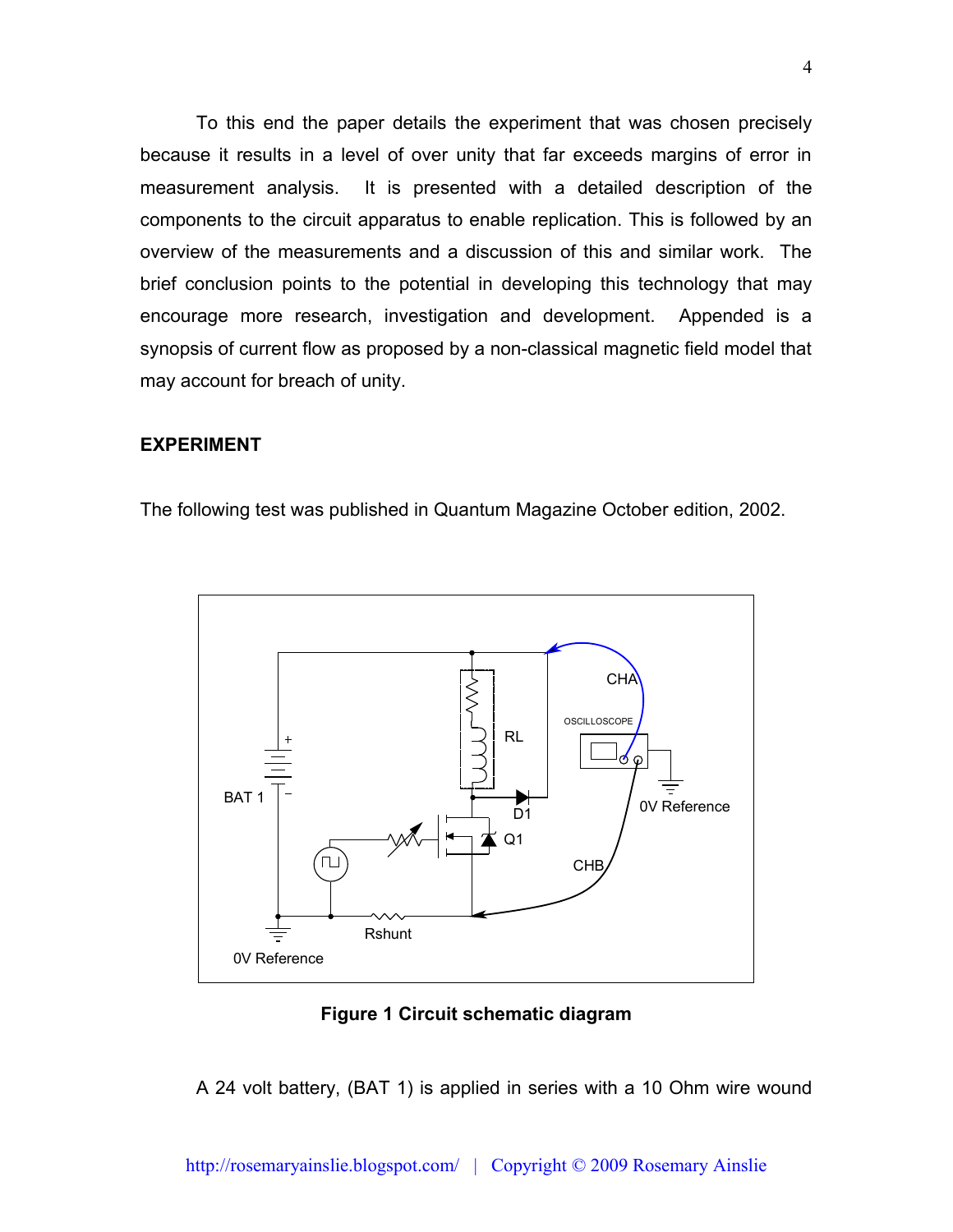resistive load (RL). A flyback diode, (D1) is placed in parallel with (RL) thus connecting it back to the positive terminal of the battery. At the junction of the diode and the inductor is an N Channel power MOSFET, (Q1), connected, in turn, to a 555 switching circuit with variable duty cycles and frequency adjustment. A 0.25 Ohm shunt resistor is placed in series with the negative terminal of the battery.

| <b>CIRCUIT COMPONENT</b> | <b>DESCRIPTION</b>                   |
|--------------------------|--------------------------------------|
| BAT <sub>1</sub>         | Battery 24V, 2x12V 20 Amp hour in    |
|                          | series                               |
| <b>RL</b>                | 10 Ohm ceramic hollow core wire      |
|                          | wound                                |
|                          | 1R 2W 5% Carbon resistors x 4 placed |
| <b>Rshunt</b>            | in parallel                          |
| D <sub>1</sub>           | Rectifier diode, 1N4007              |
| Q1                       | N-Channel MOSFET, IRFPG50            |

**Table 1. Circuit component values**

# **SPECIAL PARAMETERS**

The load resistor was made by Specific Heat CC (SA). It comprises a 10 ohm hollow core wire wound ceramic structure with a length of 150 mm. and a diameter of 32 mm. 48 turns of resistance wire are spaced at 1 mm. It was chosen for its inductance (8.64 micro Henries).

The MOSFET was chosen to have a parasitic diode that enables conventional reverse current flow during the off period of the duty cycle.

The oscillator is adjusted to output a frequency of 2.4KHz at a 3.7% duty cycle on time. Adjusting the variable resistor in series with the gate of the MOSFET reduces the gate current and results in random oscillation that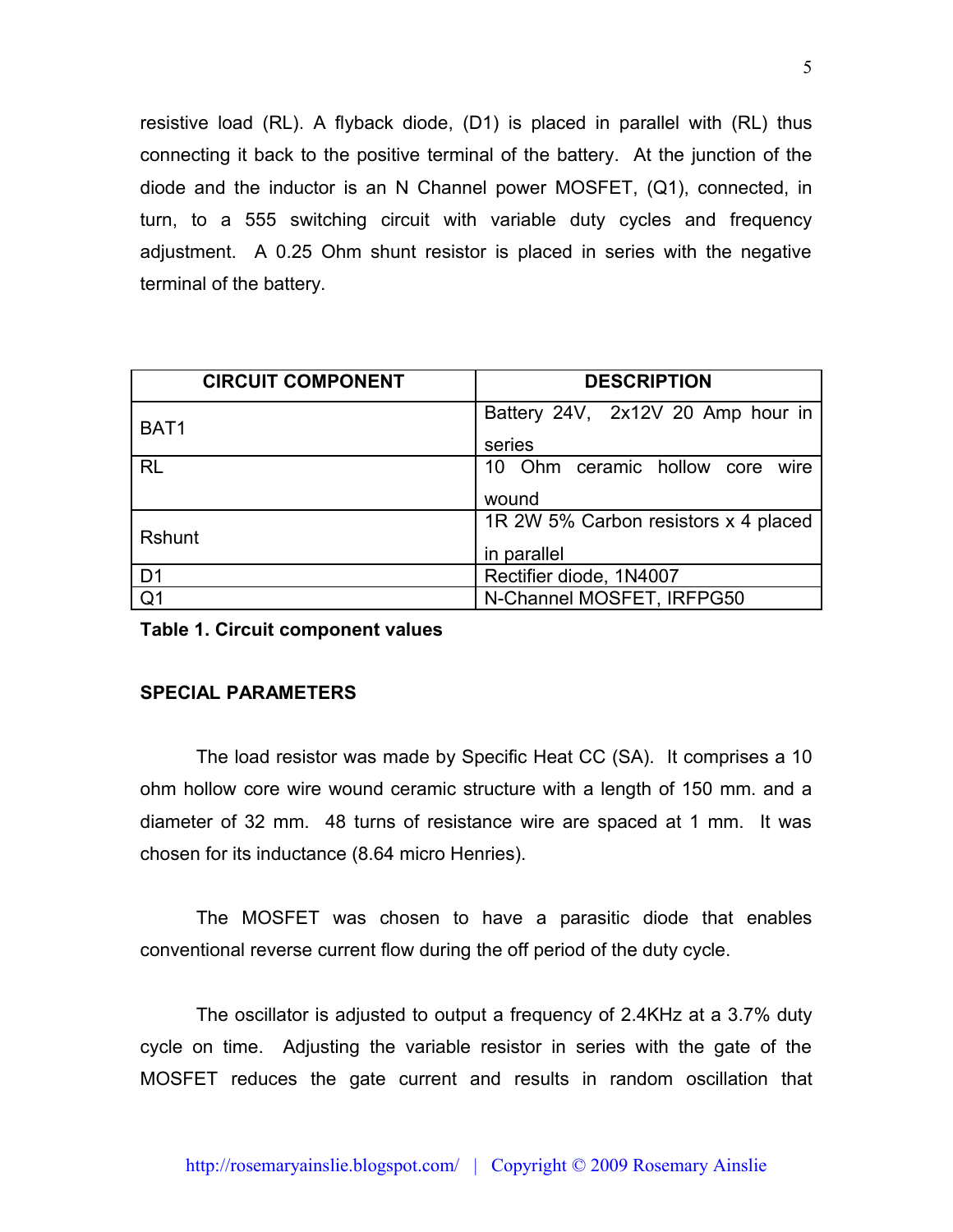overrides the predetermined frequency and duty cycle.

# **MEASUREMENT OF ENERGY DELIVERED BY THE BATTERY**

The positioning of the probes A and B is detailed in the circuit diagram. As mentioned, the voltage waveforms that result from such a high oscillating frequency vary greatly from one cycle to another. The transient voltage spikes that are deliberately generated, then compound this variation. In order to evaluate a reasonable average of the energy delivered a time base of 1us/div was chosen.

Current flow to and from the battery was determined from the voltage waveform across the 0.25ohm shunt resistor divided by its resistance. Batteries are not, typically, able to deliver a negative current flow. Therefore, it was determined that current delivered by the battery would be the product of instantaneous voltage measured across the shunt divided by the resistance of the shunt measured above zero. Correspondingly, any current delivered back to the battery would be determined from the instantaneous voltage across the shunt divided by the shunt's resistance, measured below zero. The actual flow of current from the battery would be the difference between these two values.

The oscilloscope's coupling was set to DC to determine instantaneous direct current voltage measurements. Multiple waveforms were stored and downloaded to a spreadsheet for analysis. The equation applied to obtain the sample values was

$$
\frac{\sum_{n=1}^{x}VI}{x}
$$

where  $x =$  Number of samples taken,  $V =$  Battery voltage,  $I =$  Current, *Rshunt*  $I = \frac{Vshunt}{I}$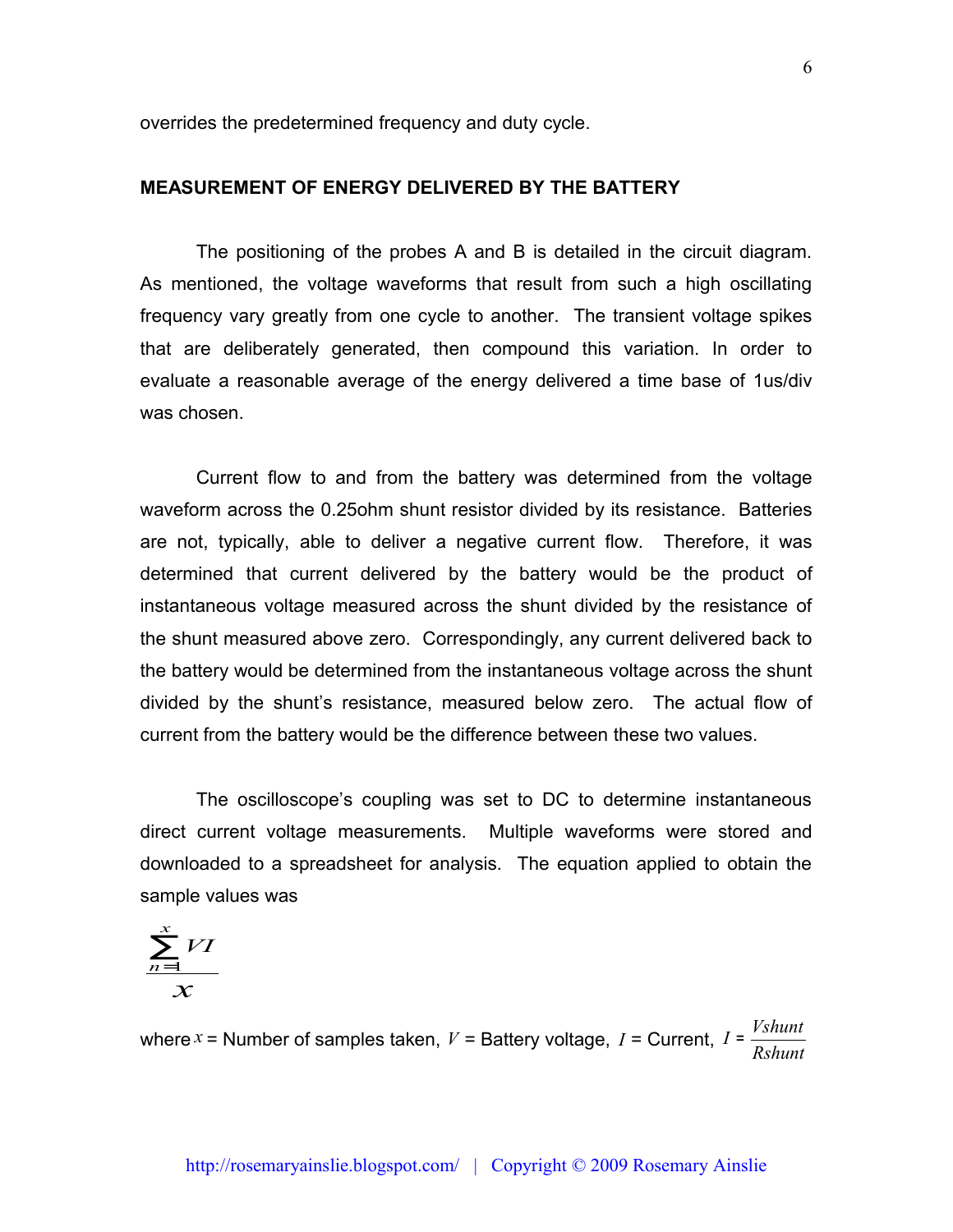The instantaneous product of each sample (V x I) was determined and the sum of all the samples was then computed. In order to establish the average power delivered during each cycle the sum of all the samples was then divided by that sample range number. Results indicated that the average power delivered by the battery was 1.13 watts.

# **MEASUREMENT OF ENERGY DISSIPATED AT THE LOAD RESISTOR**

The load resistor was wound to deliberately yield a high level of inductance. This, in turn, generates high voltage spikes during the off period of each switching cycle. Also, the reactance and impedance vary with each oscillating waveform. This makes it difficult to determine the accurate instantaneous impedance of the load resistor at any given moment.

These conditions caused protracted discussion on the accuracy of measurement related to current phase lag within the inductive component of the load. To obviate any further discussion it was decided to confine the measurement of power dissipated to caloric values.

Measurement of the rate of temperature rise was enabled through the use of a platinum-based temperature probe fixed to the hollow wall of the resistor. The probe was chosen because it is not affected by the applied high frequency. The probe in turn, was linked to a digital device that displayed instantaneous readings of temperature change in degrees Celsius.

Tests were conducted in a draft free environment. Ambient room temperature was recorded on the digital display linked to a second identical type platinum based probe positioned inside a similar resistor. The test was allowed to run for a period of about an hour until the temperature of the load resistor stabilized. The difference between ambient room temperature and the rate of temperature rise on the load resistor was assumed to represent the actual rate of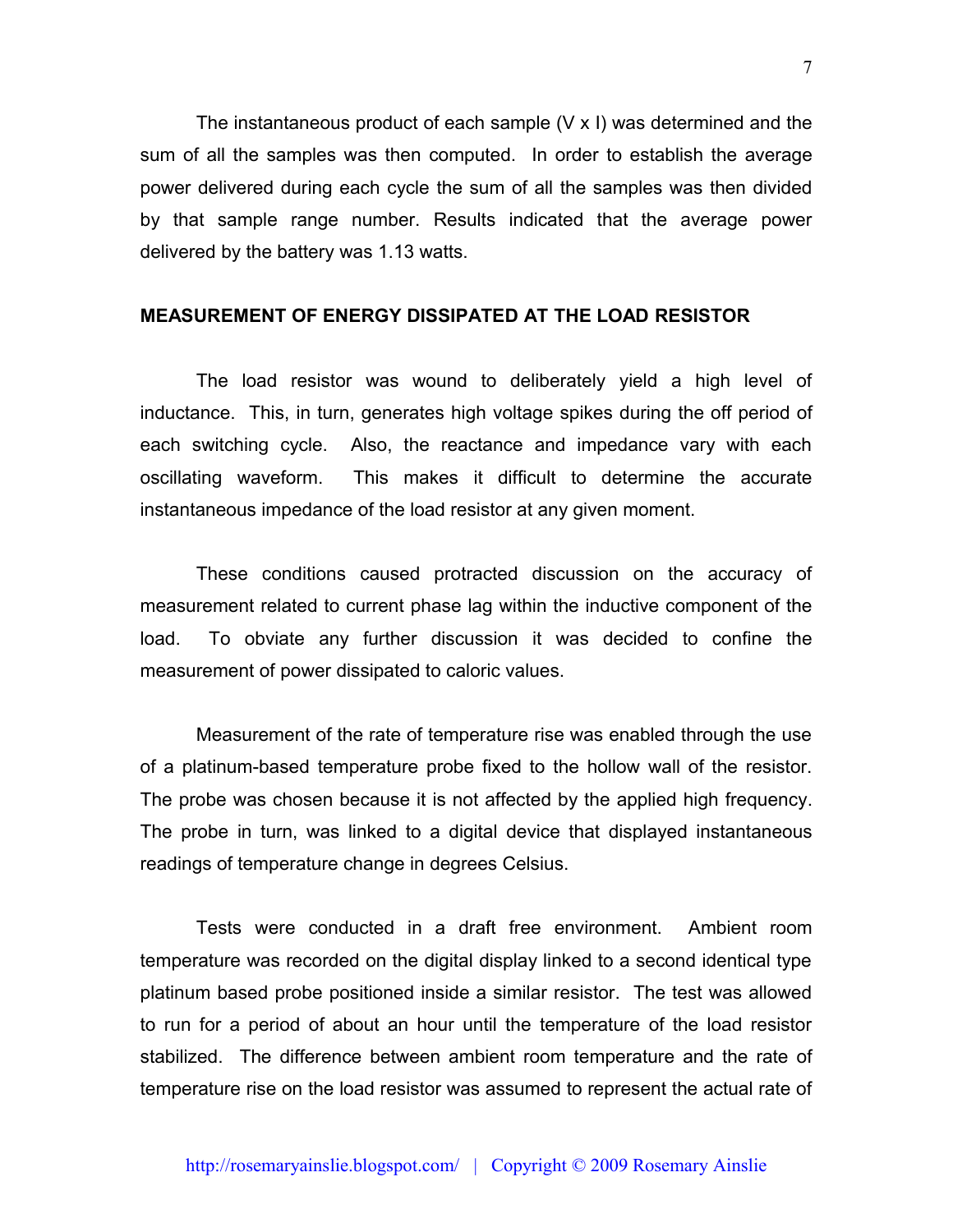temperature rise under test conditions.

The temperature rose to 52 degrees Celsius above ambient after a little over an hour. At this point it stabilized and then remained roughly consistent within the fluctuations of ambient room temperature.

# **CALORIC CONTROL TEST**

The same load resistor was allowed to cool and then placed across a variable power supply source as a means to measure comparative temperature rise against an applied DC power in the same draft-free environment. The applied DC voltage was adjusted until the same temperature above ambient was obtained.

# **RESULTS**

The temperature rise above ambient stabilized at 52 degrees Celsius when the applied dc voltage from the variable power supply was set at 13.32

volts. This represents *R V* 2 , 13.32 x 13.32/10 = 17.74 watts. Results indicated

that an average of 17.74 watts was dissipated at the start of the test period.

The following schedule of results as indicated in Table 2 was taken from an experiment that was conducted over a 16.5 hour test period to determine the rate at which 2 x 12 volt batteries in series discharged their energy.

# **MEAUREMENT OF BATTERY DISCHARGE RATE OVER 16.5 HOURS**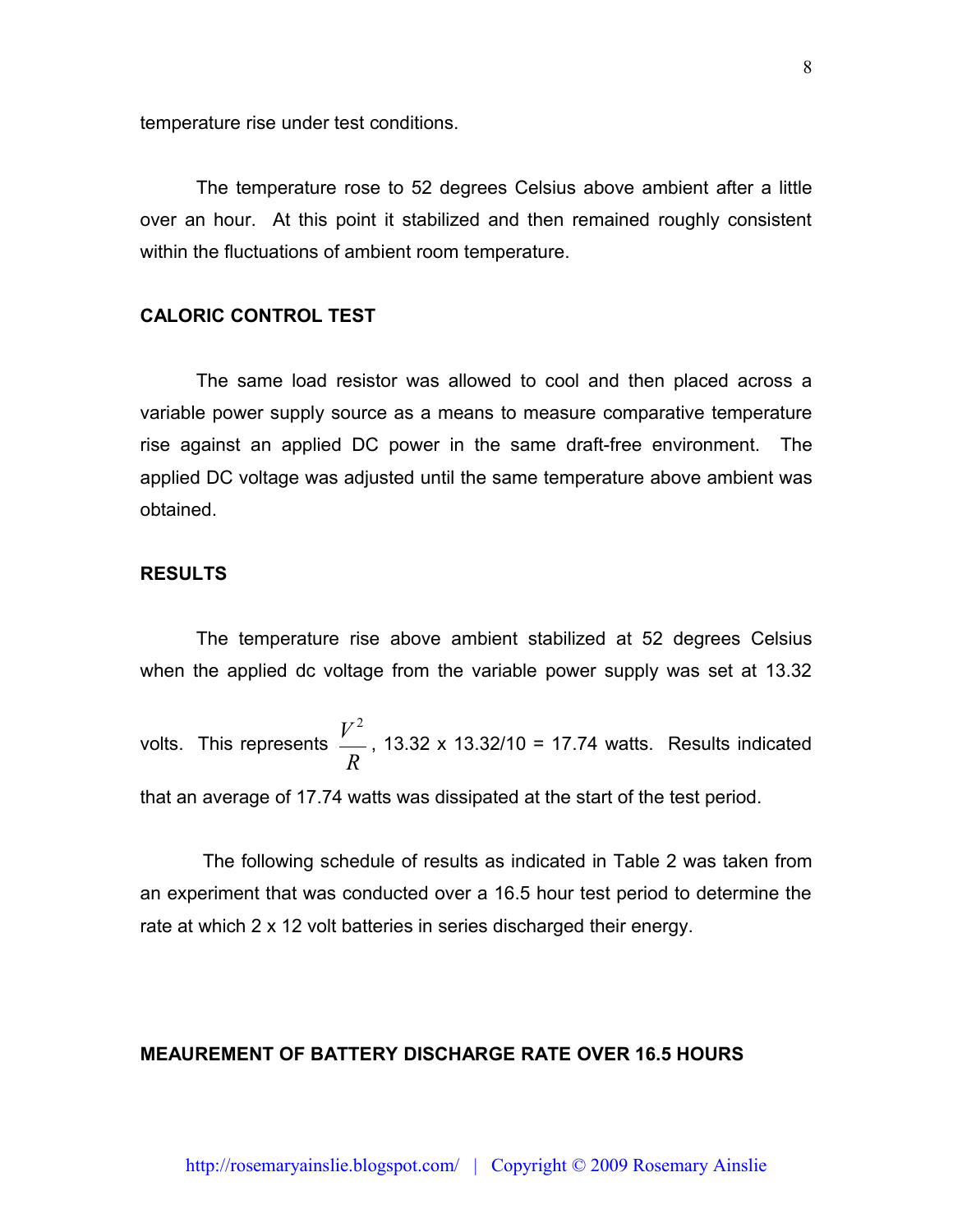| <b>Time</b> | <b>Minutes</b> | Load        | <b>Ambien</b> | Above         | <b>Batter</b> | <b>Joules</b> | <b>Control</b> |
|-------------|----------------|-------------|---------------|---------------|---------------|---------------|----------------|
|             |                | <b>Temp</b> |               | <b>Ambien</b> | y             |               | <b>Watts</b>   |
|             |                |             | Temp          |               | <b>Volts</b>  |               |                |
| 17:31       |                | 69.5        | 21.4          | 48.1          | 24.8          |               | 16.41          |
| 18:00       | 29             | 69.5        | 18.4          | 51.1          | 24.8          | 30333.37      | 17.43          |
| 19:00       | 89             | 69.7        | 17.7          | 52            | 24.8          | 94731.64      | 17.74          |
| 20:00       | 149            | 69.5        | 17.6          | 51.9          | 25.1          | 158290.68     | 17.71          |
| 21:02       | 211            | 68.5        | 17.4          | 51.1          | 24.8          | 220701.39     | 17.43          |
| 22.01       | 270            | 68.9        | 17.5          | 51.4          | 24.7          | 284072.11     | 17.54          |
| 23:02       | 332            | 68.10       | 17.3          | 50.8          | 24.6          | 345226.01     | 17.33          |
| 24:00       | 390            | 67.6        | 17.3          | 50.3          | 24.6          | 401545.08     | 17.16          |
| 8:08        | 878            | 65.10       | 16.6          | 48.5          | 24.3          | 871641.65     | 16.55          |
| 9:30        | 960            | 64.8        | 16.1          | 48.7          | 24.7          | 956977.91     | 16.61          |
| 9:53        | 983            | 71.1        | 16.8          | 54.3          | 25.1          | 1092584.5     | 18.52          |
|             |                |             |               |               |               | 8             |                |
| 10:07       | 997            | 76.5        | 16.6          | 59.9          | 24.3          | 1222429.1     | 20.44          |
|             |                |             |               |               |               | 5             |                |

**Table 2. Measurement of battery discharge over time**



**Figure 2. Battery voltage over period of measurement**

During this time, measurements were taken of both the temperature rise above ambient of the load resistor and the voltage drop across the batteries.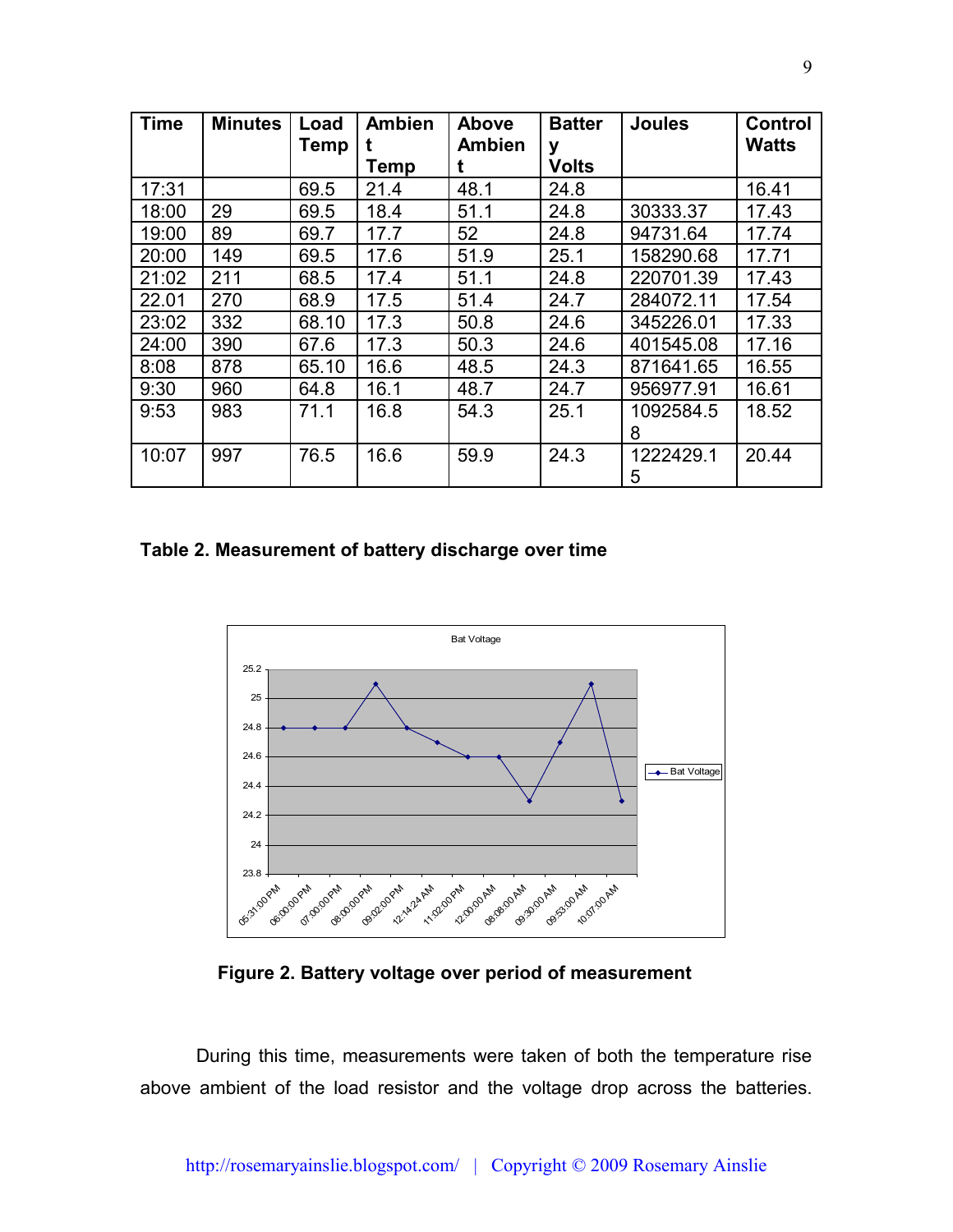The average rate of temperature rise was 51.37 degrees Celsius above ambient. The average wattage as it related to temperature rise (Caloric Control Test) was 17.53 watts.

This, in turn resulted in a total of 1.22 Mega joules dissipated over the entire test period. The wattage measured to have been delivered by the battery was 1.13 watts x 997 minutes x 60 seconds being 67 596 joules. The voltage measured across the battery fluctuated during the test period. But there was no evidence of any significant battery voltage reduction that could be reasonably ascertained. Note that the battery voltage remained above 24 volts.

This extended test period had the added advantage of testing the experimental results over a more significant duration of time to determine that neither the energy dissipated at the load resistor nor the energy delivered by the battery was a purely transitory phenomenon. The evaluation of the performance of the batteries, in terms of their rated capacities, was omitted as the performance of these lead acid batteries typically varies from their watt-hour ratings. Such evaluations are widely considered to be subject to too many vagaries to represent dependable results.

#### **Table Column Heading description**

**Time** - Computer clock – not calibrated

**Minutes** - Test period in minutes

**Temperature on load** - Measured on the digital display device linked to

The temperature probed coupled to the load resistor on the circuit.

**Temperature** - Difference between the test and ambient temperature

**Battery Volts** – Instantaneous battery voltage read from the digital display of the

Fluke oscilloscope with the probes placed directly across the battery.

**Joules** - Watts per control Watts x time

**Control watts** - The caloric control test determined that 17,74 watts represents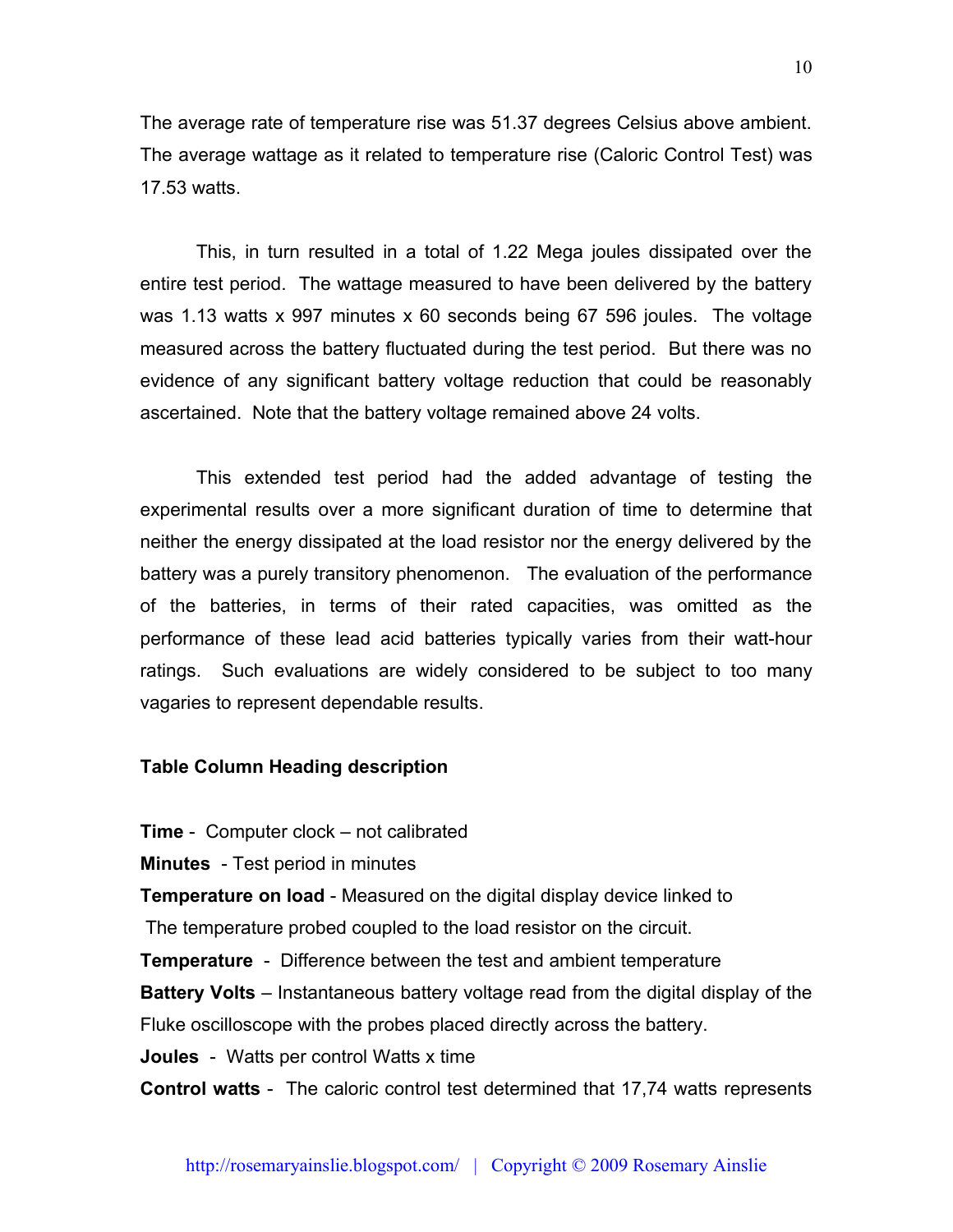a temperature rise of 52 degrees Celsius over ambient. Therefore, 17.74/52 = 0.34 watts as a factor, per degree Celsius over ambient. Power, (watts) was therefore determined as the difference between test and ambient temperature multiplied by this factor, to give a broad indication of power (watts) dissipated at the load resistor.

# **RESULTS**

Energy dissipated at the load = 1.22 Mega joules Energy delivered by the battery = 67.6 Kilo joules

#### **OVERVIEW OF RESULTS**

**T**he need to involve independent entities and authorities was proposed as a supplementary method to review the experimental results. It was determined that this process was required because of the anomalous and contentious nature of the claims that are associated with this proposed technology. The companies listed below approved the inclusion of their name in publication of these results and, together with the authors of this article recommend a wider forum for systematic and statistical consideration of the experiment and its results.

The Cape Hope Metrology Laboratory confirmed that the test equipment had been calibrated at Tallumant's Metrology Laboratory

Spescom as distributors of Fluke instruments who attended demonstrations

ABB Electric Systems Technology Institute in North Carolina who conducted independent tests. Here tests were confined to the evaluation of instantaneous power delivered simultaneously by the battery supply source and dissipated in the load. Measurements were enabled through the use of four channel oscilloscopes.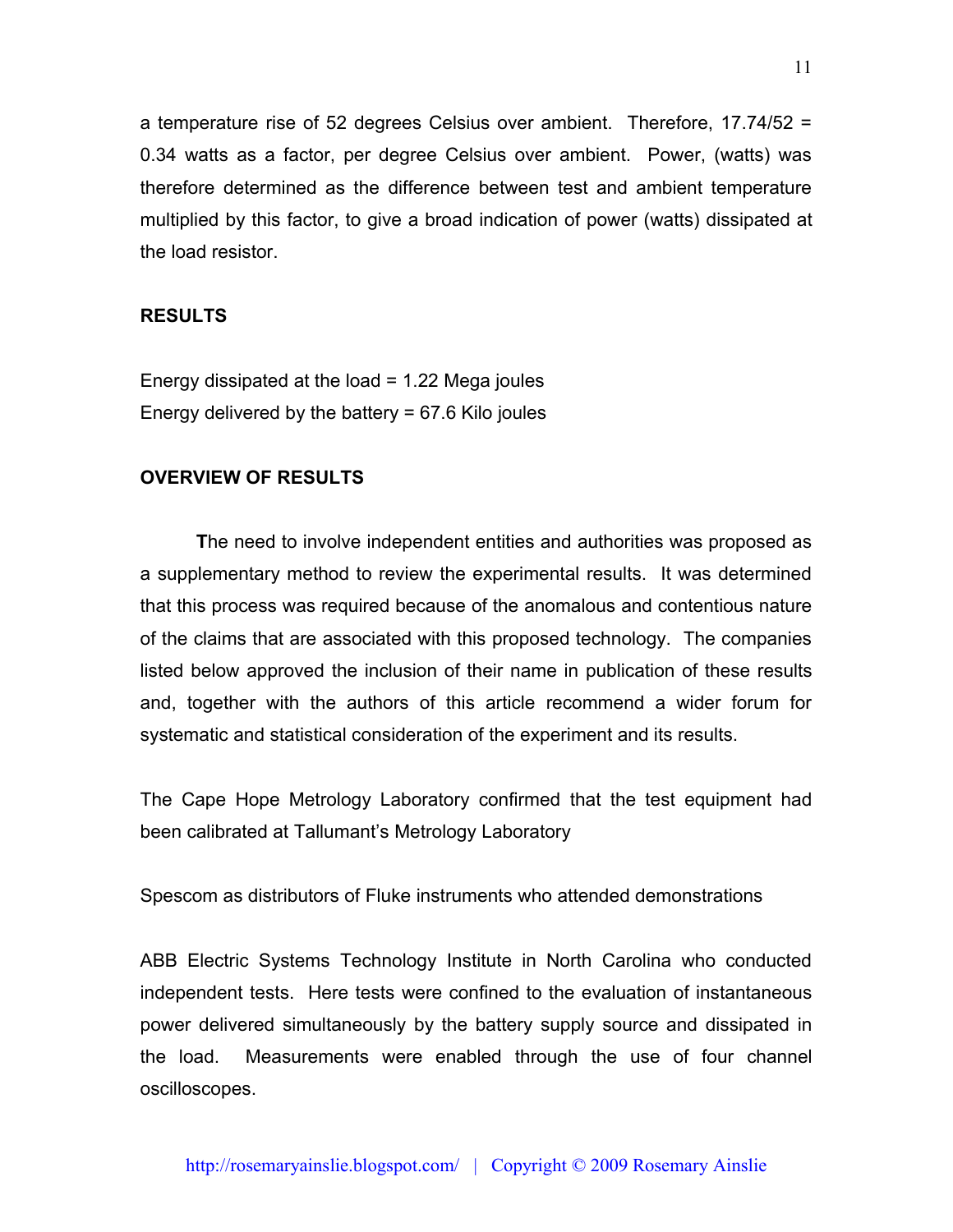Johnathan Green of BP (SA) who applied tests to measure the effect of the energy gains on battery duration

SASOL representatives who are offering a bursary award to encourage further research

J De Bruto of Power Engineers

# **Error margins**

It would be reasonable to assume a maximum of 10% error on all temperature measurements as the caloric test conditions were crude. Error margin ratings applied to the Fluke 199 C oscilloscope, as this relates to the voltage measurements across the shunt and the load are 10% and 1.5% respectively at the highest frequencies applied to these tests. Even if all negative voltage sample measurements are discounted by these values results still indicate a coefficient in excess of 16 over the energy delivered.

# **Calibration Certificates**

| 10 ohm resistor               | 1563/JN21 November 2001 |
|-------------------------------|-------------------------|
| 025 ohm resistor              | 1562/JN20 November 2001 |
| Fluke oscilloscope 19.12.2001 |                         |

# **DISCUSSION**

Conventional engineering largely discounts the benefit of transient voltage as this is assumed to be out of phase with current flow. This, in turn, compromises the efficient transfer of its energy. However, for purposes of dissipating radiant energy, as detailed in this and many other tests, this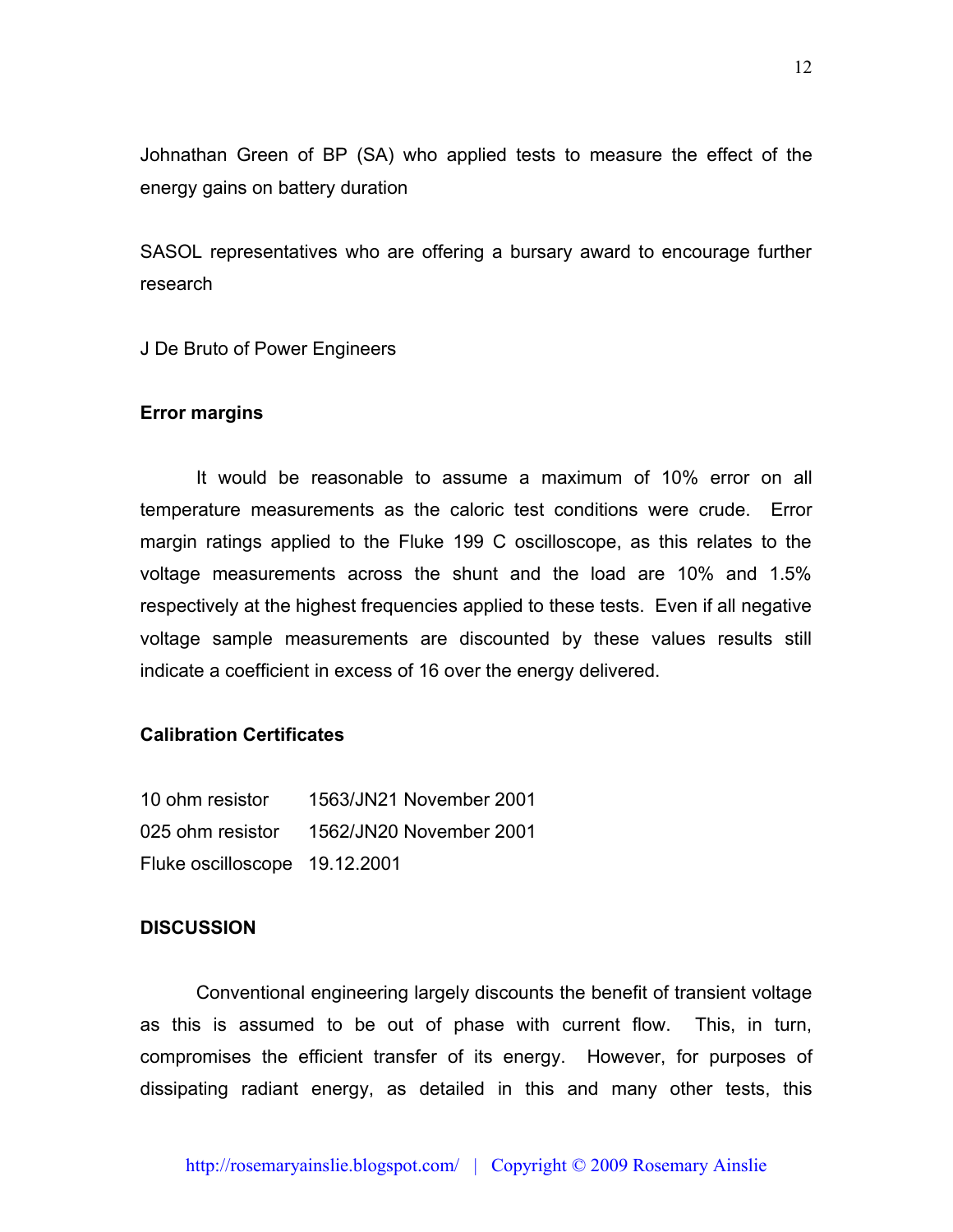assumption may need to be revisited.

Many circuits have been evaluated with varying levels of benefit but all circuits have measured gains that exceed unity. These circuits include, for example, the use of single and double wound inductors to induce counter electromotive force. N FETS or P FETS can be applied. The flyback diode has also been variously applied to the same battery or to alternate batteries connected to the supply by a common negative rail. This, in turn results in a recharge of that battery without compromising the energy delivered to the resistor in series with the supply. Tests have also been conducted from alternating current supply sources using step down transformers. Frequencies can be varied but it is evident that the faster the frequency the better the return.

The only limitation to wider applications of this technology, appear to be the restrictions of the MOSFET itself. This solid state switching device is a critical component because, as mentioned, its intrinsic diode retains the circuit integrity during the off period of the duty cycle. Its voltage tolerance also restricts the range of applications that could otherwise be immediately applied. It is hoped that shunt circuit applications will encourage an advance in this technology. If so, it may then be possible to apply this directly to higher voltage supply sources to generate a higher wattage output.

# **CONCLUSION**

There is very evidently a breach of unity resulting in all these applications. But nowhere is there a claim to have a closed system. The experiments presented herein, rely on input of energy from a supply source. Thus far, this has always resulted in a loss to the supply albeit that it is disproportionately less than the energy dissipated at the load. However these results point to the fact that it may be possible to develop a nearly closed system where losses are only evident in the load resistive material itself. That system is yet to be developed.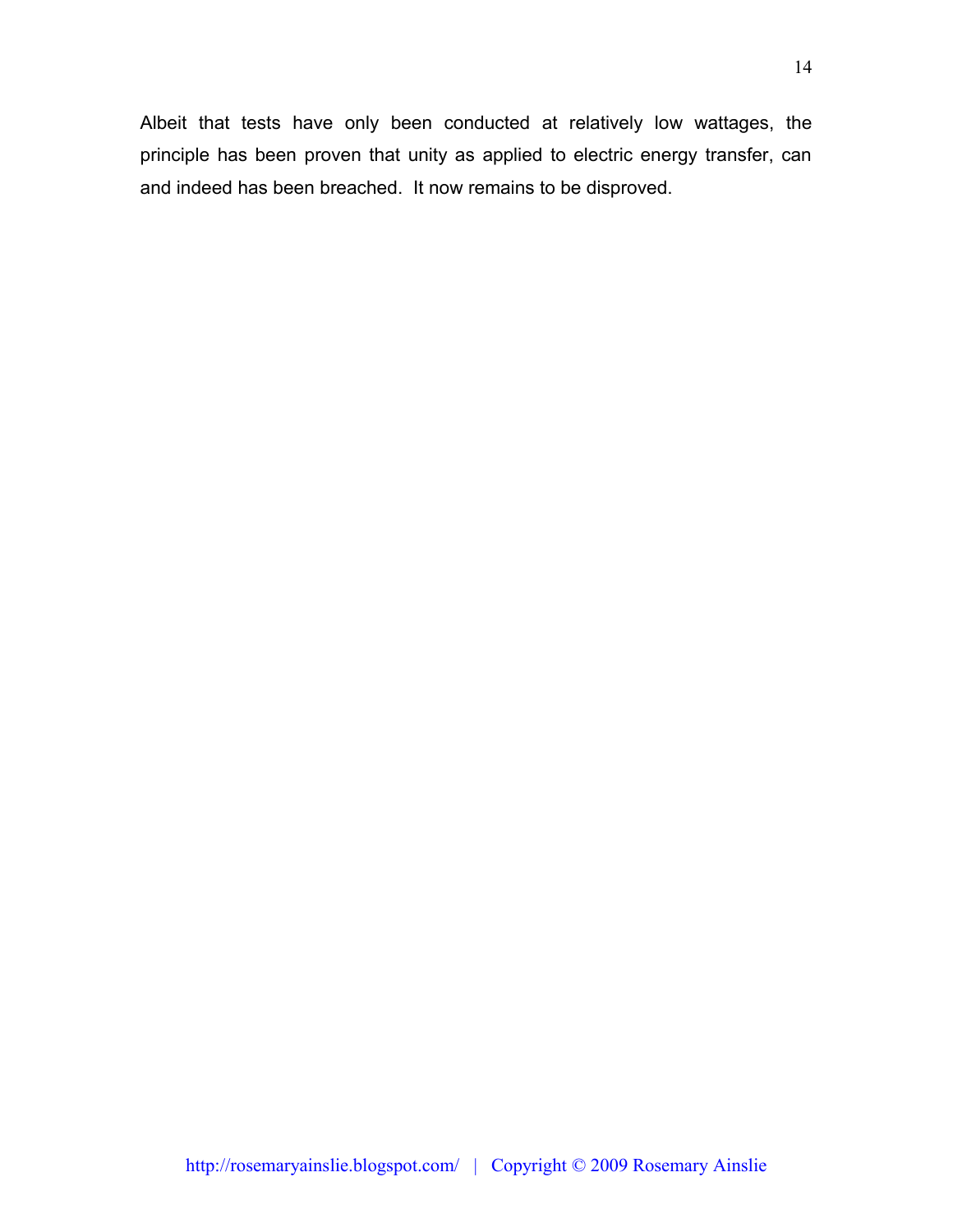# **ACKNOWLEDGEMENTS**

- [1] The Cape Metrology Laboratory.
- [2] Spescom.
- [3] ABB Electric Systems Technology Institute.
- [4] Johnathan Green of BP (SOUTH AFRICA)
- [5] J DE Bruto of Power Engineers

#### **APPENDIX**

# **A BRIEF OVERVIEW OF ELECTRIC CURRENT FLOW IN TERMS OF THE MAGNETIC FIELD MODEL**

The magnetic field model, referenced in the abstract, represents an axiomatic departure from classical models of energy and energy transfer. It is stressed that no part of that model has been developed mathematically. However, it was through the direct application of its principles to conventional electrical circuitry that over unity was both required and achieved. While this does not conclusively prove that model it may suggest that its fundamental concepts are consistent with the fact.

A full description of the model is not appropriate to this exercise except in as far as it relates to properties of an electric current. As mentioned this has not been sanctioned by mathematical proof and is described hereunder in the modest hope that it may explain the concepts of current flow both in line with the field model and as evident from the results on the experimental apparatus.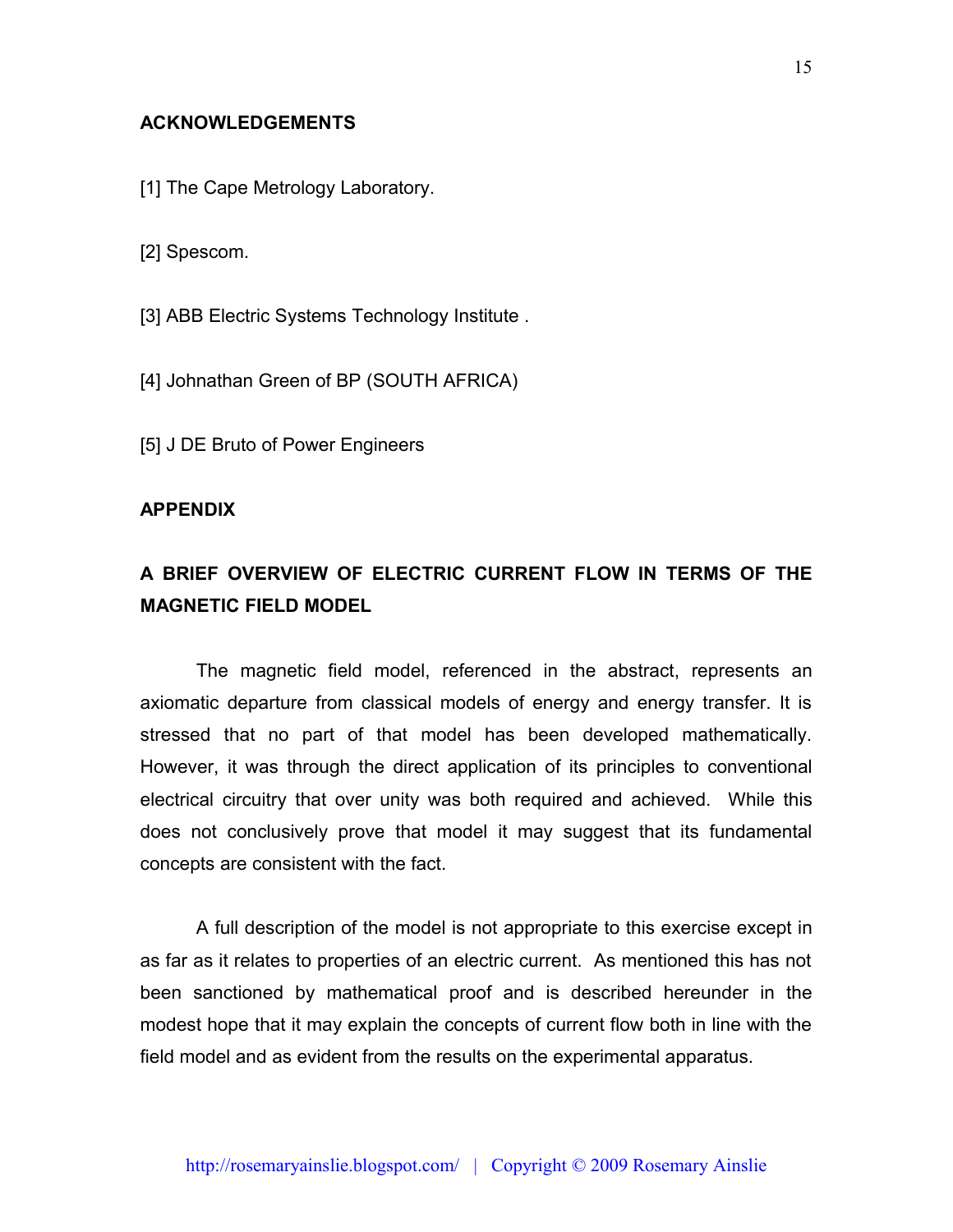The fundamental departure of the field model from classical physics is the proposal that a magnetic force may be a primary force. It proposes that electromagnetic interactions are secondary phenomena. A deduction of the properties of a magnetic field led to the conclusion that all such fields obey an immutable imperative to move towards a state of zero net charge. And they can only interact with other magnetic fields.

From this standpoint, deductions were made that led to the proposal that all amalgams of gross solid and liquid matter, may be shaped by magnetic fields. These fields are extraneous to the atoms within their amalgams. They form the atomic abodes that bind gross amalgams into crystalline alignments. As the model also proposes that energy levels comprise magnetic fields, it may be that these fields are somehow extended beyond the immediate range of the atom's nuclear influence. However, it may also be that they originate from the earth's magnetic fields and that they are transferred to the amalgam during the process of manufacture.

The alignment of these atoms within their abodes establishes a relative state of balance within that amalgam. This balance is reflected in the spin or justification of those extraneous fields. In effect, the fields orbit from right to left, so to speak, or from left to right, or indeed in both directions, depending on the ionised state of the atoms.

So it is that the justification of these extraneous fields reflects the valence condition of the atoms. If the atoms in any amalgam are balanced then their extraneous fields have equal numbers of left and right justified fields that bind and separate atomic abodes. And correspondingly, if the atoms are imbalanced, such as in ionised atoms, then the binding magnetic fields only have one justification.

So, if any liquid amalgam comprises predominantly ionised atoms, the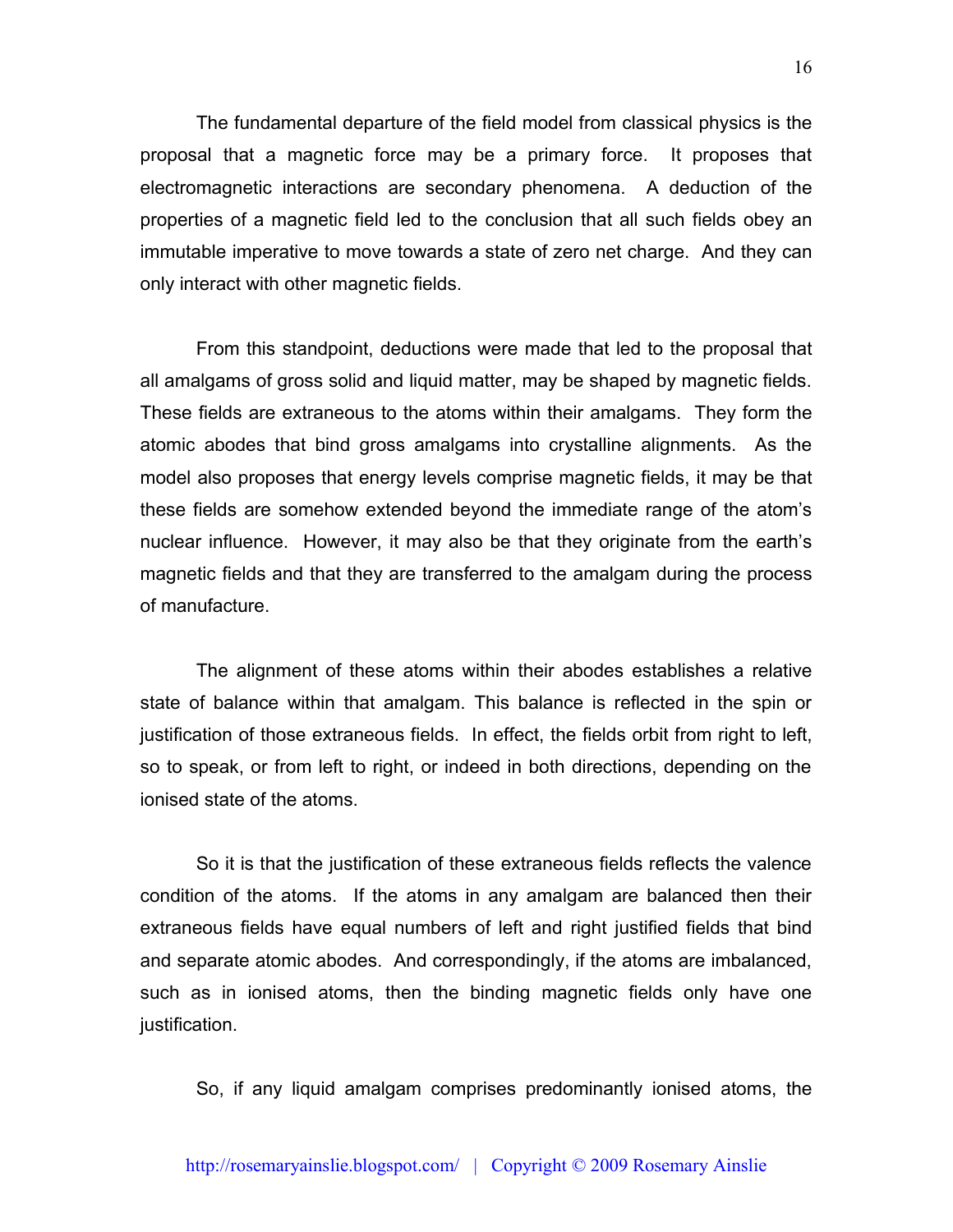extraneous magnetic fields have a like spin that induces an agitated state within the amalgam. By this is meant that the fields are continually moving away from each other. An example of this amalgam is battery acid and the sum of that imbalance in battery cells is measured as potential difference.

Correspondingly if a solid amalgam also comprises predominantly ionised atoms, such as in resistive wire, those extraneous magnetic fields are fixed within the structure of the amalgam. But their atomic abodes are arranged in an apparently random crystalline pattern to minimize the exposure of like charge, or spin, or justification.

Therefore it is proposed that current flow in fact comprises these magnetic fields. They induce a path through circuit components in order to change their justification at the terminals. This diminishes potential difference, thereby neutralising the imbalance at the source.

Circuit components also have these extraneous magnetic fields located within their atomic abodes. And interaction of these fields with current flow enables the transfer of the primary magnetic fields through the circuit.

As mentioned the material of a resistive load is essentially imbalanced. Having a predominance of ionised atoms indicates that it also has a predominance of imbalanced magnetic fields. In transition through resistive material, therefore, these primary fields interact with the resistor's binding magnetic fields to induce a secondary imbalance within the resistor's amalgam. This too, is measured as potential difference. The resistor's magnetic fields are then induced to alter their justification. These compromises the proximity of ionised atoms previously arranged and separated by these fields. And this, in turn, agitates the resistor's amalgam, which, depending on the intention of the circuit, may be evident in the temperature rise. Under extreme conditions of imbalance, the resistor's binding fields peel off as photons, thereby degrading the